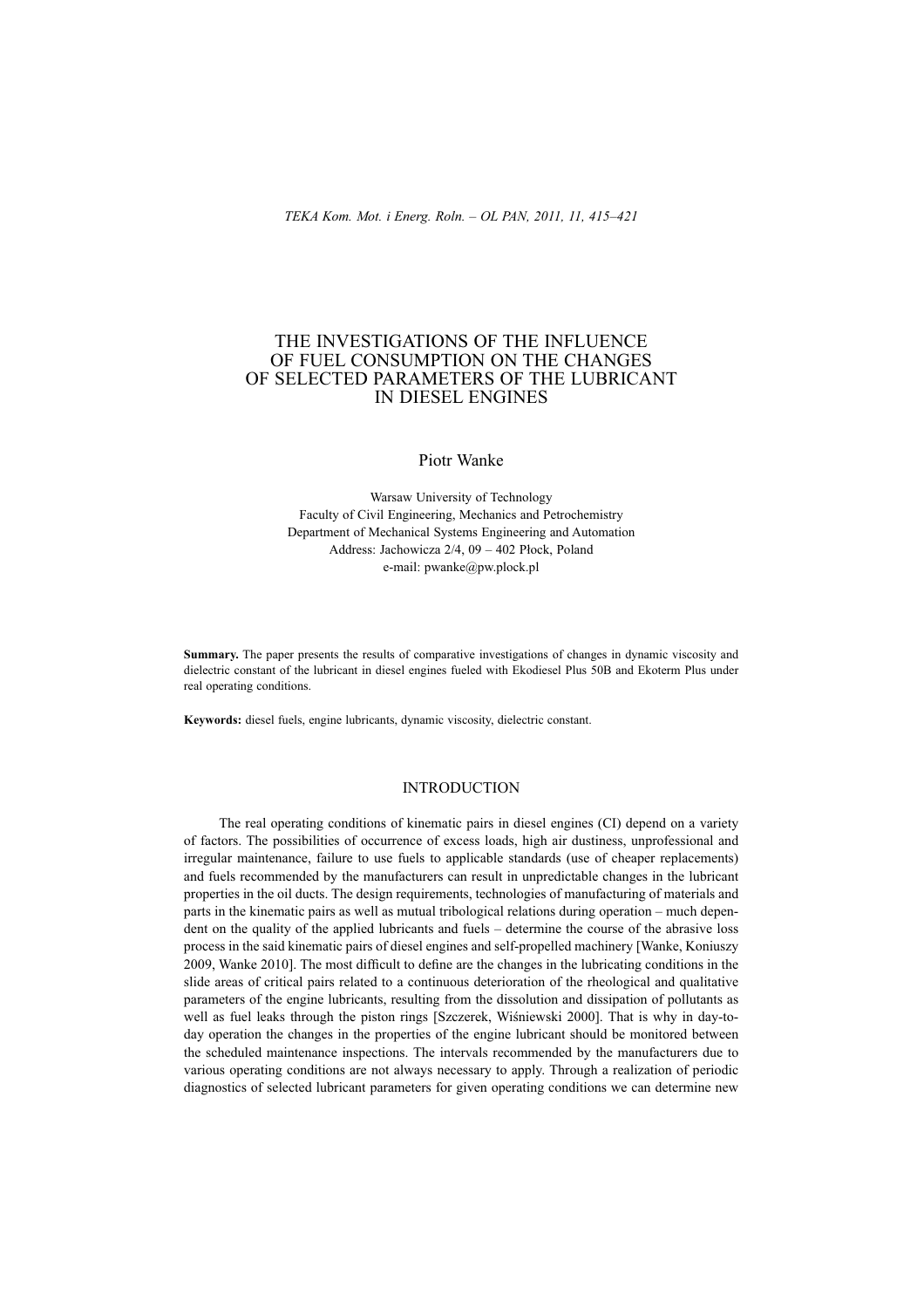oil change criteria, which is economically justifi able – particularly in professional applications. For central lubrication systems an appropriate selection of engine lubricant (particularly its properties and parameters) for the actual operating conditions can have a decisive influence on the optimization of the durability potential of the whole power train [Wajand J. A., Wajand J. T. 2000, Jakóbiec 2001 a, b, Olszewski i in. 2004, Bocheński 2005].

One of the more important issues in recent years in the field of durability optimization and reliability maximization in diesel engines in operation – discussed by authors of many publications – has been the use of fuels compliant with the manufacturer specifications and applicable standards [Mucha 2000, Oleksiak 2001 a, b, Baczewski K., Kałdoński T. 2004, PN-EN 590:2006]. In older generation of engines – engines of a lower fuel system sensitivity to the quality of fuel – very often different replacement fuels were used of unpredictable impact on the changes of the quality of the engine lubricant, thus on the durability and reliability of the engine [Kowalski 2006].

In relation to the presented conditions the authors, in the comparative tests, have undertaken to explain whether the amount of used fuel influences the rheological properties of the diesel engine lubricant (farm tractors) under real operating conditions. The authors particularly attempted to explain whether the observed changes of the selected engine lubricant properties can lead to a modification of the recommended service interval plan and, in extreme cases, whether they can lead to pathology in the wear of the critical friction pairs particularly those operating under slide friction.

The here presented results are a second part of the earlier publication of the author [Wanke 2010] and were collected simultaneously in the same field experiment under real operating conditions of the tractors.

#### RESEARCH METHODOLOGY

In the operational comparative investigations the authors tested two Ursus 1614 farm tractors manufactured in the years  $1992 \div 1993$  fitted with the Z 8602.1 engines after a rebuild performed in the beginning of 2006 before the start of the agricultural season. The tests were carried out in the agricultural season 2008 from 3 March to 6 December. The initial mileage of the first tractor marked A (fueled with Ekodiesel Plus 50B – diesel oil) equaled to 689,4 motor hours (mth) and the second marked B (fueled with Ekoterm Plus – heating oil) 703,6 motor hours counting from the engine rebuild. Directly prior to the initiation of the tests the engines were filled with the oil of the same grade SAE 15W/40, API CG-4, ACEA 96 E2/B2/A2 [Podniaáo 2002] and a diagnostics was performed according to the manual. Based on the obtained results of the inspection the engines were deemed parametrically acceptable – technically operative [URSUS 1614 Wheeled Farm Tractors 1992].

The monitored tractors belonged to one owner and were operated in the same farm simultaneously on the same fields at the same time adequately to their tractive effort for works related to soil cultivation, fertilization and crops transportation. Based on the performed diagnostics and analysis of the conditions it was assumed that both tractors were in a similar initial state and operated under similar operating conditions, which makes the test results comparable.

The oil samples for the comparative tests were taken according to a preset procedure – the same for each of the operated tractors. The first sample – the base sample was taken from the packaging when the oil was delivered to the workshop. The second one was taken directly upon finishing of the first day of operation. Then, the oil sample was taken regularly approximately every  $1000 \text{ dm}^3$  of used fuel until the oil change. Each of the samples was marked. The oil samples were taken through the dipstick slot with the use of a syringe and a hose of the capacity of  $50 \cdot 10^{-6}$  m<sup>3</sup>, accuracy  $\pm$ 5·10<sup>-7</sup> m<sup>3</sup>, directly upon the finishing of the tractor operation. Immediately after the tak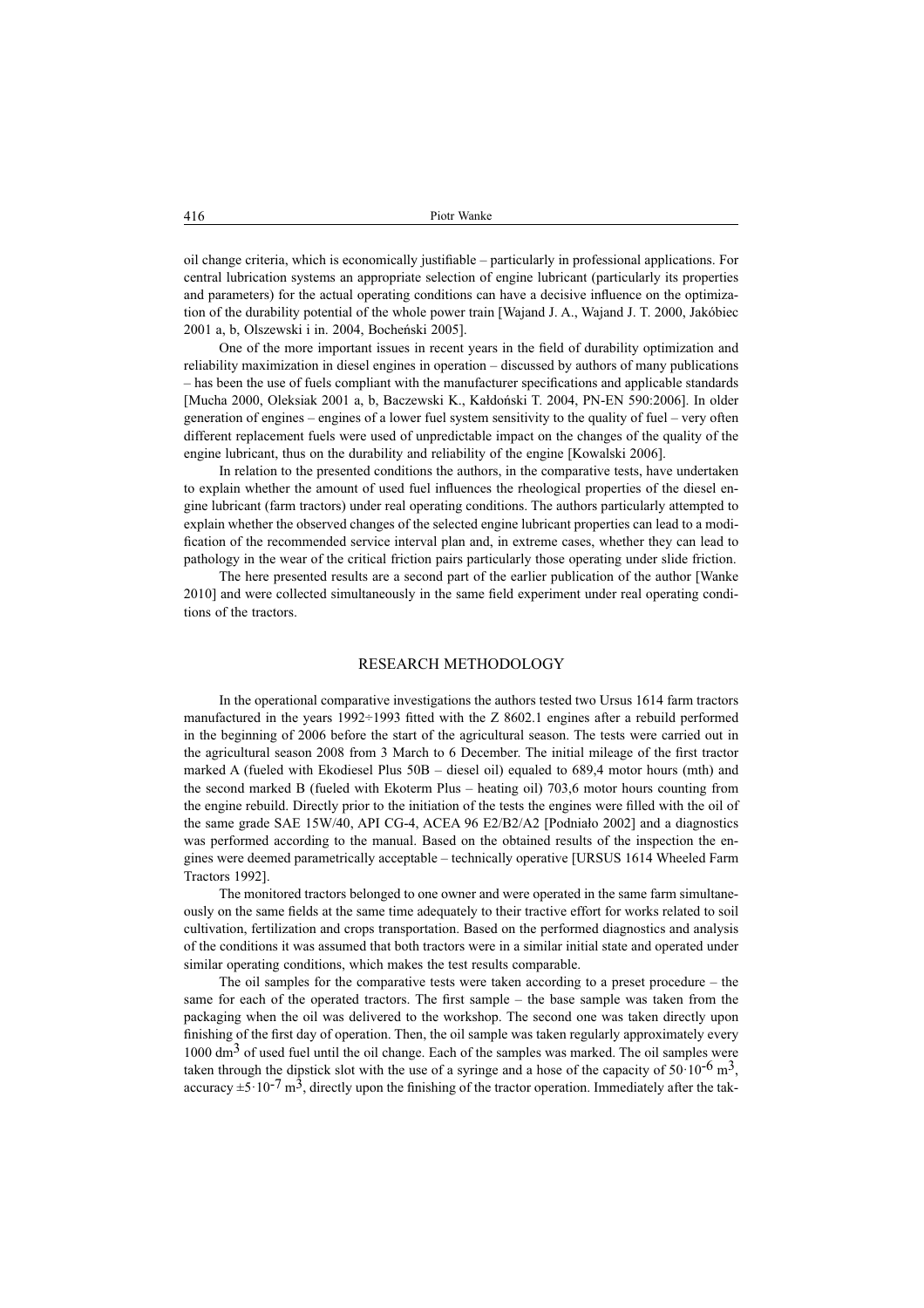ing of the sample the syringe and the hose were thoroughly cleaned in a thinner and dried. The oil attrition was topped up. In the period of the experiment the amount of consumed fuel was recorded from the indications of the flow meters with the accuracy of  $\pm 10^{-3}$  m<sup>3</sup>.

For each of the taken samples the dynamic viscosity and the dielectric constant were measured three times in a steady temperature of  $T = 293$  K and then the average values and standard deviations were calculated. For the marking of the viscosity a digital rotational viscosity meter was used – Brookfield DV-II+ with an ultra thermostatic chamber controlled by a PC computer with Rheocalc 32 installed. The measurement was carried out according to the [PN-EN ISO 3104:2004] standard and the recommendations of the manufacturers of the viscosity meter with the accuracy  $\pm 10^{-2}$  mPa·s [Brookfield DV-II+ User Manual 2008]. For the determining of the changes in the quality of the oil a Lubrisensor device was used that, thanks to the absolute changes in the value of the dielectric constant (accuracy  $\pm 10^{-1}$ ), enables detection of 3 groups of operational pollutants of the engine oil (group I – oxides and sediments, dirt, products of fuel combustion, acids; group  $II$  – water, coolant, metal parts; group III – fuel). The dielectric constant grows or lowers proportionally to the changes in the concentration of the pollutants present in the oil. The direction of the sway of the indicator towards  $+$ " or  $-$ " and the value of the indication determined the group of the pollutants and their amount. The evaluation of the condition of the tested oil consisted in calibrating of the device against a reference sample (fresh oil) and measuring of the changes of the dielectric constant for the tested samples taken from the engine [Lubrisensor User Manual 2000, Olszewski 2001]. The obtained results of the comparative tests were then correlatively and regressively analyzed on the significance level of  $\alpha = 0.05$ .

#### DISCUSSION OF THE TEST RESULTS

Based on the statistical analysis of the results a significant impact (significance level of  $\alpha$  = 0,05) was observed of the amount and quality of the used fuel on the changes of the rheological and quality parameters of the engine lubricant of the grade SAE 15W/40 API CG-4. A very strong positive (directly proportional dependence of the dielectric constant – Fig. 2) and negative correlation (indirectly proportional dependence of the dynamic viscosity – Fig. 1) has been observed as a function of the amount of the used fuel and the multiple correlation – type  $R(z/xy)$  (Fig. 3). The comparison of the coefficients of the directions of the regression lines indicates that the unit drop of the dynamic viscosity of the lubricant – grade SAE 15W/40 API CG-4 in the engine fueled with diesel oil (Fig. 1, straight line) is approximately 10% lower than in a comparable engine fueled with heating oil (Fig. 1, dotted line). In the case of the relative changes in the dielectric constant it has been observed that the unit increment of the analyzed parameter is approximately 33% higher than in the case of engine B fueled with heating oil (Fig. 2, dotted line).

During the comparative operational measurements of the changes in the quality of the engine oils with the use of Lubrisensor in the case of all samples taken directly from the oil sump in the tested range of operation only the pollutants from group I have been observed. The pollutants from groups II and III (water, coolant, metal particles and fuel) were not detected by the device. This could confirm the earlier formulated assumption (at the beginning of the comparative investigations) that the engines were fully operational parametrically upon inspection as per the recommendation of the manufacturer. An important effect of the performed tests is the increment of the dielectric constant – clearly seen in figures 2 and 3 (as compared with the reference oil) only in the first oil samples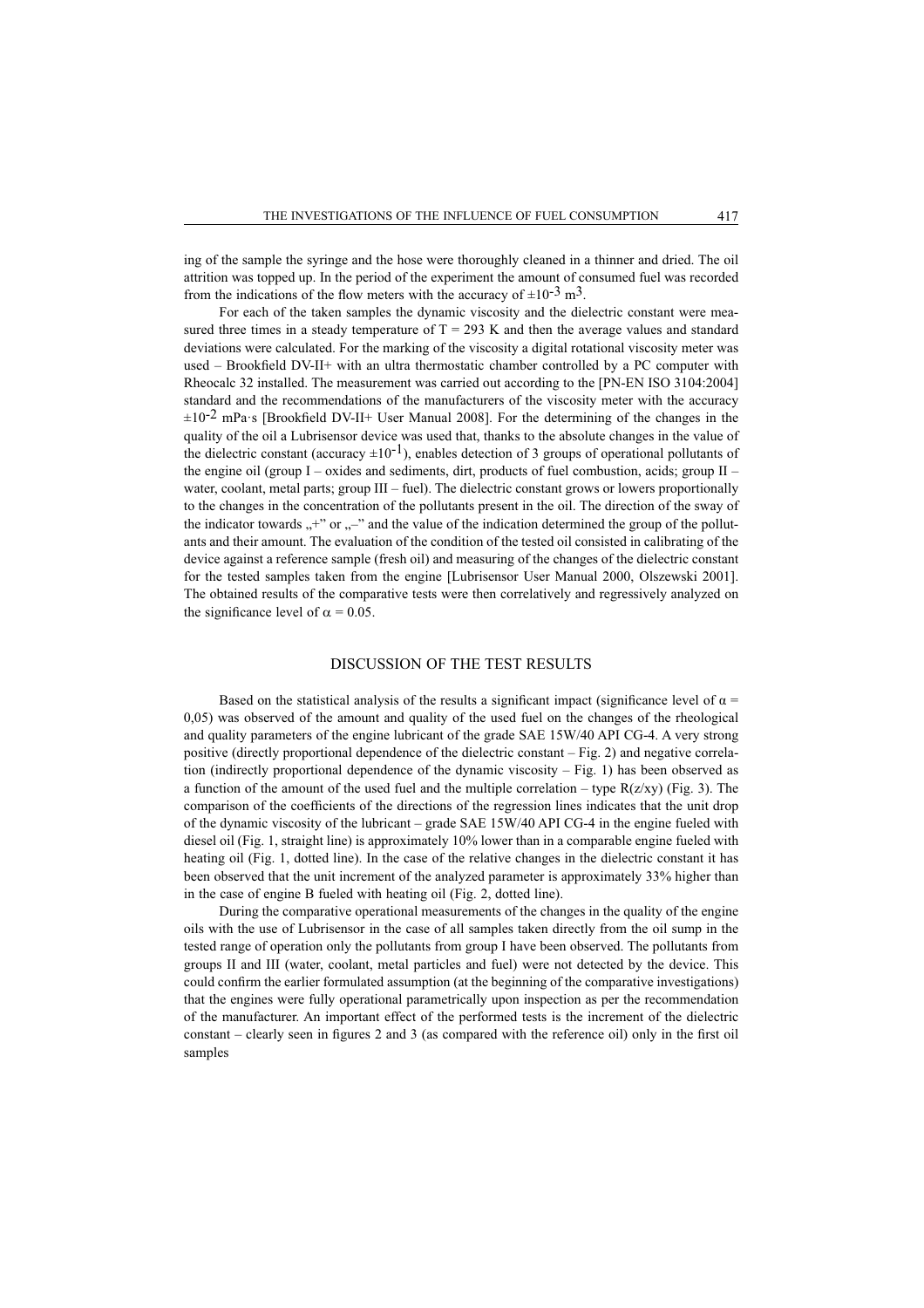

Fig. 1. The comparison of the regression lines of the changes in the dynamic viscosity of the engine oil – grade SAE 15W/40 API CG-4 as a function of fuel consumption (constant measurement temperature  $T = 293 K$ )



Fig. 2. The comparison of the regression lines of the relative changes of the dielectric constant of the engine oil – grade SAE 15W/40 API CG-4 as a function of fuel consumption (constant measurement temperature  $T = 293 K$ )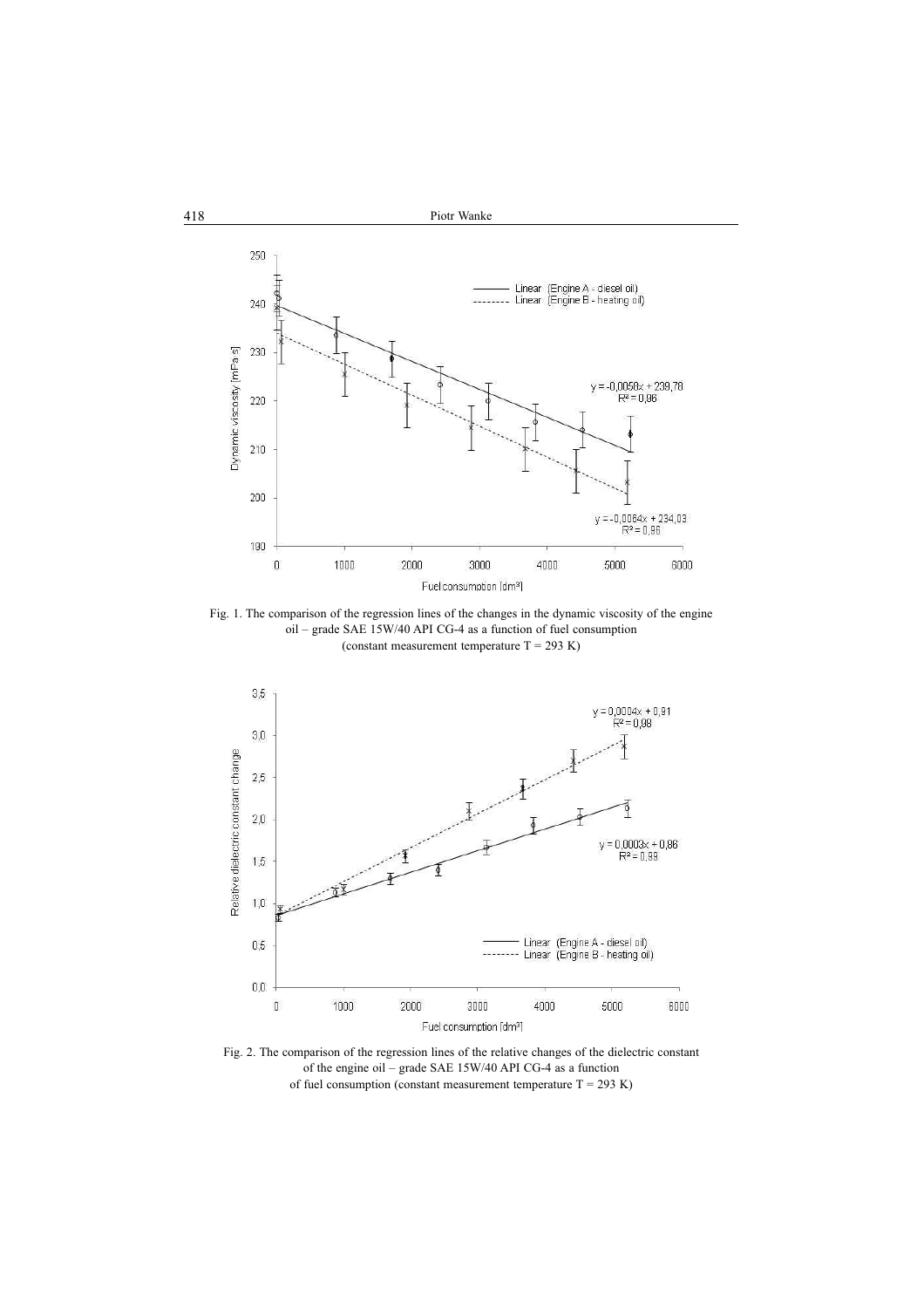taken from the engines upon consuming of 29 dm<sup>3</sup> (tractor A) and 60 dm<sup>3</sup> (tractor B) of fuel respectively at a simultaneous drop in the dynamic viscosity of up to 17% when fueled with Ekoterm Plus (fig. 3). Such a significant change after only one day of operation may indicate an excess amount of pollutants (carbon sediments, tar) inside the engine and oil ducts and may necessitate engine flushing at the nearest oil change.

The results shown in Fig. 1, 2 and 3 of periodic monitoring of the changes of the selected rheological and qualitative properties of the engine oil - grade SAE 15W/40 API CG-4 as a function of fuel consumption realized under real operating conditions of the farm tractors constituted a basis for the extension of the oil change interval recommended by the manufacturer (recommended 200 mth of operation) [URSUS 1614 Wheeled Farm Tractors 1992]. Throughout the whole agricultural season (field works and transport) at the fuel consumption of  $5226 \text{ dm}^3$  – for engine A fueled with Ekodiesel Plus  $50B - and 5180 \text{ dm}^3$  for engine B fueled with Ekoterm Plus the excess of the admissible changes of the dynamic viscosity and the dielectric constant was not observed against fresh oil despite the extension of the oil change interval by approximately 80% and 60% respectively [Wanke 2010].



Fig. 3. The graph of the spread of the values with the lines of the dynamic viscosity changes and the dielectric constant of the engine oil – grade SAE 15W/40 API CG-4 as a function of fuel consumption (multiple correlation indicators included of constant temperature of  $T = 293$  K)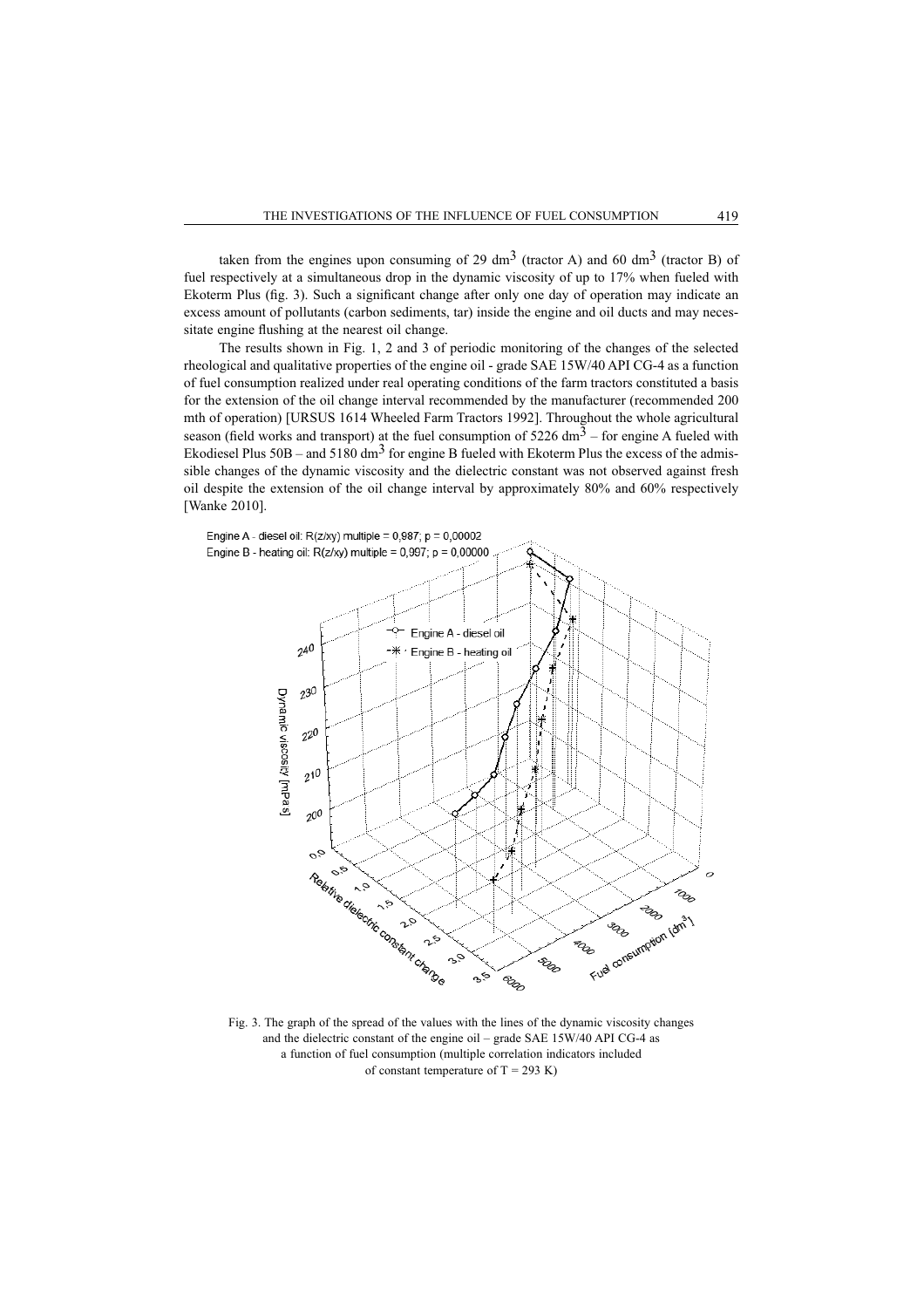Based on the discussed nature of the changes of the dynamic viscosity and the dielectric constant of the engine oil – grade SAE 15W/40 API CG-4 as a function of quantity (also depending on the quality) of the used fuel a supposition was formulated of a possibility of a significant extension of the oil change intervals for the Z 8602.1 engines until the boundary values are reached as defined in the change  $\pm 25\%$  (dynamic viscosity) [Bocheński 2005] and 3.5 $\div$ 4.0 (dielectric constant) [Sobańska-Górska, Zajkowski 1995].

## **CONCLUSIONS**

- 1. The Z 8602.1 engine fueling with Ekoterm Plus accelerates the unit growth of the dielectric constant by approximately 33% and results in an approximately 10% faster drop in the dynamic viscosity of the engine oil – grade SAE 15W/40 API CG-4 as a function of the amount of consumed fuel as compared to the fueling with Ekodiesel Plus 50B. This indicates a significant acceleration of the engine oil parameters deterioration that may lead to the deterioration of the lubricating conditions and an accelerated wear of the friction pairs through the reduction of anti wear oil properties used in the friction surfaces of the kinematic pairs in the engine.
- 2. Unit changes in the values of the dynamic viscosity and the dielectric constant in the compared samples of the engine oil are very strongly correlated (on the significance level of  $\alpha$  = 0.05) with the amount and quality of the consumed fuel.
- 3. Periodic monitoring of the engine oil conditions in the Z 8602.1 engines in operational conditions – allows for an extension of the oil change interval depending on the local operating conditions measured by the amount of fuel used during an operation.

### REFERENCES

- 1. Baczewski K., Kałdoński T. 2004: Paliwa do silników o zapłonie samoczynnym. WKŁ, Warszawa.
- 2. Bocheński C. 2005: Paliwa i oleje smarujące w rolnictwie. Wydawnictwo SGGW, Warszawa.
- 3. Instrukcja obsługi. Lepkościomierz cyfrowy Brookfield DV-II+, 2008.
- 4. Instrukcja obsługi. Lubrisensor, 2000.
- 5. Instrukcja obsáugi. Koáowe ciągniki rolnicze URSUS 912, 914, 1012, 1014, 1222, 1224, 1614. Wydawnictwo ZSL, Warszawa 1992.
- 6. Jakóbiec J. 2001 a: Zmiany właściwości użytkowych olejów silnikowych w warunkach eksploatacji (cz. 1). Paliwa Oleje i Smary w Eksploatacji, nr 83, 25–28.
- 7. Jakóbiec J. 2001 b: Zmiany właściwości użytkowych olejów silnikowych w warunkach eksploatacji (cz. 2). Paliwa Oleje i Smary w Eksploatacji, nr 84, 30–32.
- 8. Kiernicki Z. 2010: Some properties of the diesel fuelled with the fuel from plastic waste. Teka Kom. Mot. Energ. Roln. – OL PAN, v. 10, 153–162.
- 9. Kowalski K. 2006: Użytkowanie pojazdów wojskowych w warunkach niedoboru paliw bazowych. Eksploatacja i Niezawodność, nr 4, 16–21
- 10. Mucha J. 2000: Jakość oleju napędowego a eksploatacja silnika. Paliwa Oleje i Smary w Eksploatacji, nr 79, 36–38.
- 11. Oleksiak S. 2001 a: Ocena smarności olejów napędowych (cz. 1). Paliwa Oleje i Smary w Eksploatacji, nr 88, 36–38.